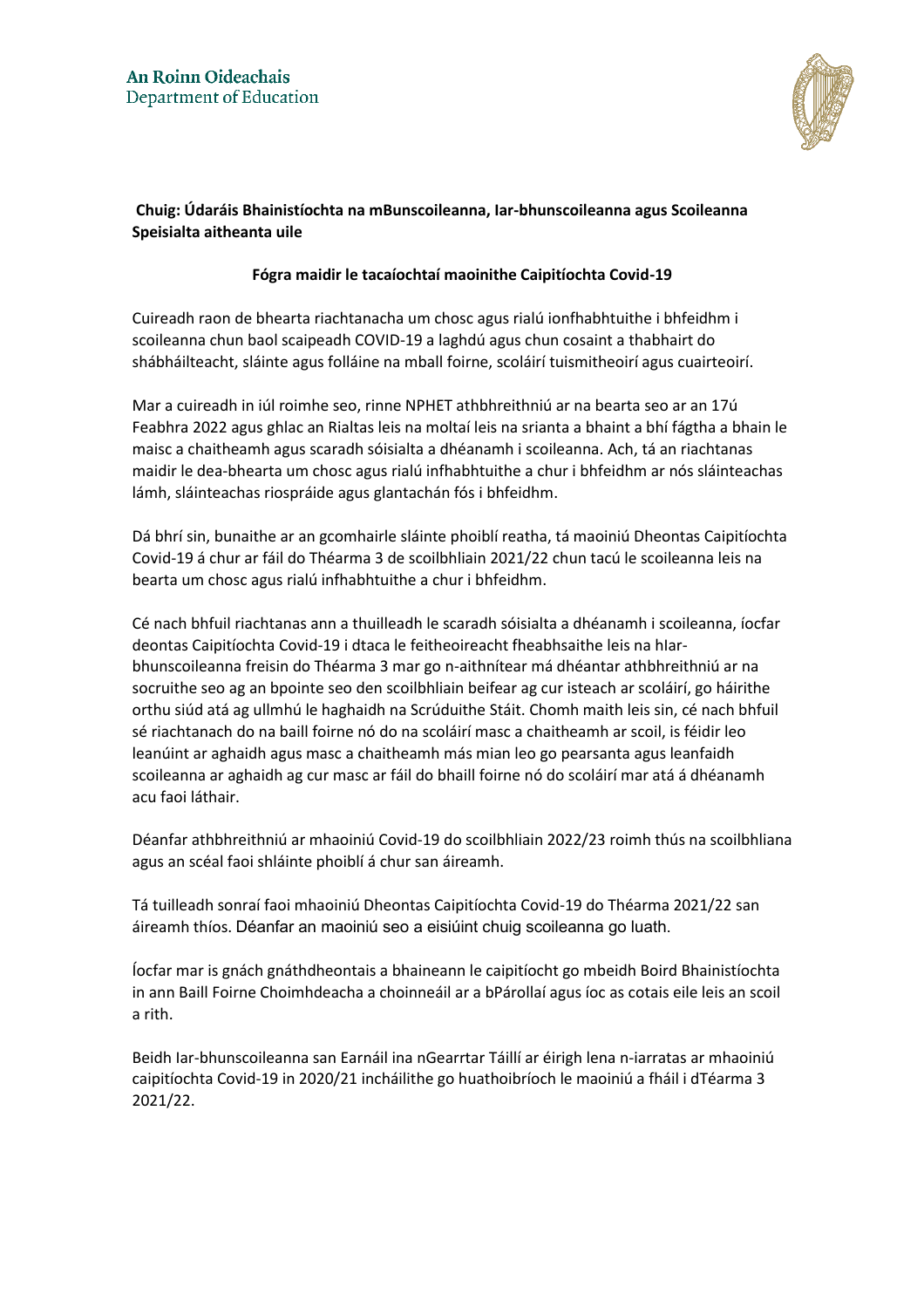Déanfar íocaíochtaí deontais a ríomh ag baint úsáid as na rátaí céanna per capita a bhain le Téarma 2 de scoilbhliain 2021/22 agus beidh siad bunaithe ar rollaithe aitheanta do Mheán Fómhair 2020.

| Deontais Caipitíochta COVID-19 Téarma 3 – Rátaí in aghaidh an dalta |               |                                      |  |
|---------------------------------------------------------------------|---------------|--------------------------------------|--|
| <b>Bunscoileanna</b>                                                | Príomhshrutha | Ranganna Speisialta/Scoil Speisialta |  |
| Glantachán Feabhsaithe                                              | €21.00        | €25.67                               |  |
| <b>PPF</b>                                                          | €15.00        | €60.00                               |  |
|                                                                     |               |                                      |  |

**Tabhair faoi deara**: Tá na deontais a íoctar le scoileanna ina bhfuil rollú de 60 dalta go díreach nó níos lú bunaithe ar rollú de 60 dalta ar a laghad.

| Deontais Caipitíochta COVID-19 Téarma 3 – Rátaí in aghaidh an dalta               |               |                     |  |
|-----------------------------------------------------------------------------------|---------------|---------------------|--|
| Iar-Bhunscoileanna                                                                | Príomhshrutha | Ranganna Speisialta |  |
| Glantachán Feabhsaithe                                                            | €11.00        | €13.33              |  |
| <b>PPE</b>                                                                        | €24.00        | €96.00              |  |
| Feitheoireacht                                                                    |               |                     |  |
| Fheabhsaithe                                                                      | €35.00        | €35.00              |  |
| Tabhair faoi deara: Tá na deontais a íoctar le scoileanna ina bhfuil rollú de 200 |               |                     |  |
| dalta go díreach nó níos lú bunaithe ar rollú de 200 dalta ar a laghad.           |               |                     |  |

Cuirtear samplaí léiritheacha maidir le luach na ndeontas seo atá iníochta do scoileanna de mhéideanna éagsúla ar fáil in Aguisín A.

Tá na deontais uile a bhaineann le deontais Caipitíochta Covid-19 le húsáid chun na críche mar a bhí leagtha amach roimhe seo i gCiorcláin 0045/2020, 0046/2020 agus 005/2021 ar fáil freisin ar shuíomh gréasáin na Roinne ag na naisc atá curtha ar fáil thíos.

[https://www.gov.ie/ga/ciorclan/tacaiochtai-oibriuchain-covid-19-chun-filleadh-go-hiomlan-ar](https://www.gov.ie/ga/ciorclan/tacaiochtai-oibriuchain-covid-19-chun-filleadh-go-hiomlan-ar-an-scoil/)[an-scoil/](https://www.gov.ie/ga/ciorclan/tacaiochtai-oibriuchain-covid-19-chun-filleadh-go-hiomlan-ar-an-scoil/)

[https://www.gov.ie/ga/ciorclan/tacaiochtai-oibriuchain-covid-19-don-fhilleadh-iomlan-ar](https://www.gov.ie/ga/ciorclan/tacaiochtai-oibriuchain-covid-19-don-fhilleadh-iomlan-ar-scoil-iarbhunscoil/)[scoil-iarbhunscoil/](https://www.gov.ie/ga/ciorclan/tacaiochtai-oibriuchain-covid-19-don-fhilleadh-iomlan-ar-scoil-iarbhunscoil/)

[https://www.gov.ie/ga/ciorclan/udarais-bhainistiochta-bunscoileanna-aitheanta-scoileanna](https://www.gov.ie/ga/ciorclan/udarais-bhainistiochta-bunscoileanna-aitheanta-scoileanna-speisialta-agus-priomhfheidhmeannaigh-bhoird-oideachais-agus-oiliuna-tacaiochtai-oibriuchain-covid-19-don-scoilbhliain-2021-22/)[speisialta-agus-priomhfheidhmeannaigh-bhoird-oideachais-agus-oiliuna-tacaiochtai](https://www.gov.ie/ga/ciorclan/udarais-bhainistiochta-bunscoileanna-aitheanta-scoileanna-speisialta-agus-priomhfheidhmeannaigh-bhoird-oideachais-agus-oiliuna-tacaiochtai-oibriuchain-covid-19-don-scoilbhliain-2021-22/)[oibriuchain-covid-19-don-scoilbhliain-2021-22/](https://www.gov.ie/ga/ciorclan/udarais-bhainistiochta-bunscoileanna-aitheanta-scoileanna-speisialta-agus-priomhfheidhmeannaigh-bhoird-oideachais-agus-oiliuna-tacaiochtai-oibriuchain-covid-19-don-scoilbhliain-2021-22/)

Is féidir le scoileanna úsáid a bhaint as maoiniú thar raon deontas lena chinntiú go bhfuil dóthain sreafa airgid ann ag amanna áirithe.

Ní mór leanúint ar aghaidh agus an t-ioncam agus an caiteachas a thaifeadadh i gcuntais na scoileanna agus iad a bheith curtha i leith na ndeontas ar leith de réir mar is cuí.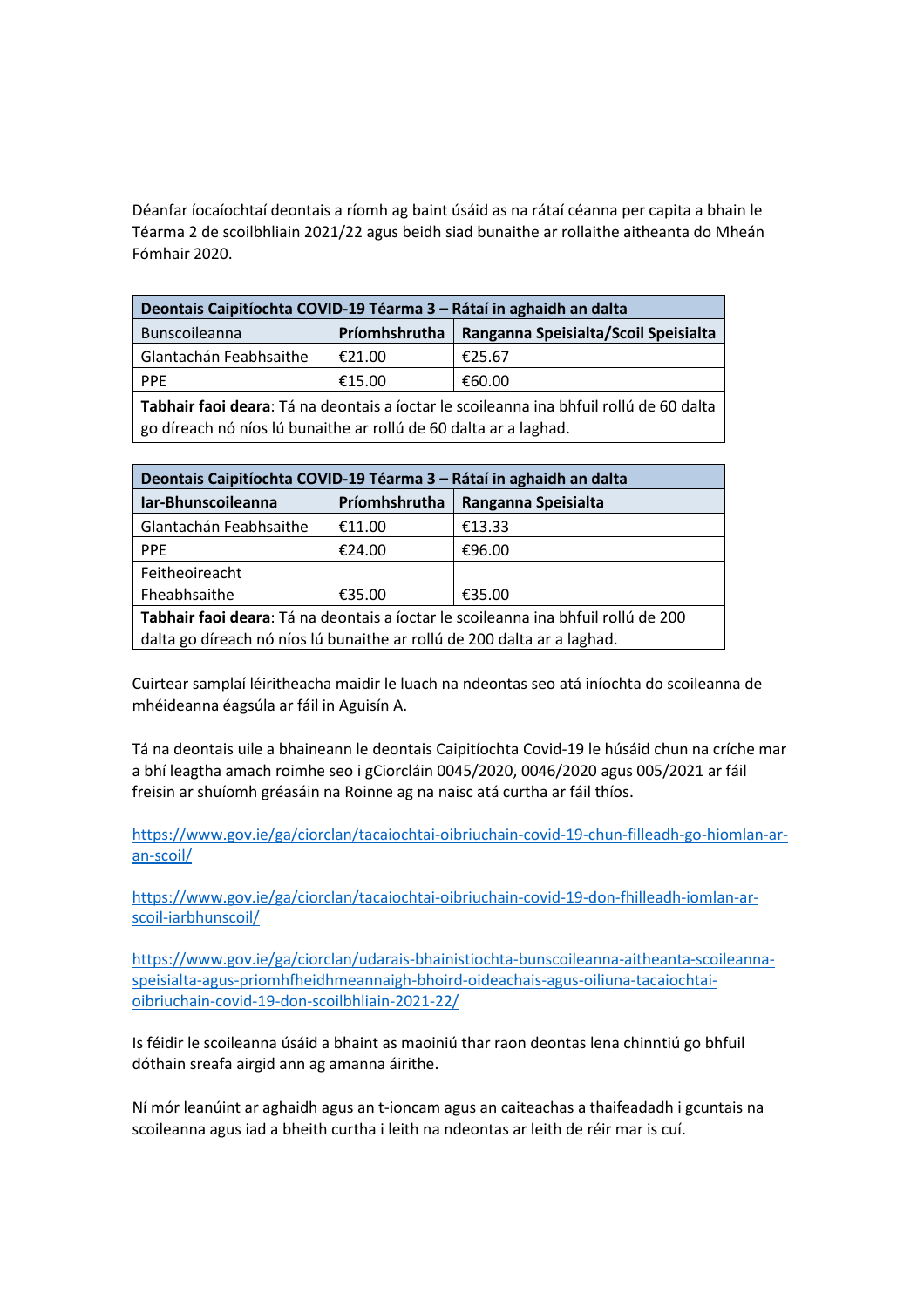Cuirtear i gcuimhne do scoileanna a chinntiú go ndéantar stoic a bhainistiú agus a sholáthar go hiomchuí ionas nach mbeidh róstocáil soláthairtí ann. Tá sé seo le déanamh lena chinntiú go bhfuil luach ar airgead á bhaint amach agus le cur amú a sheachaint.

I gcás na nIar-bhunscoileanan, ba chóir go n-íocfadh deontais Caipitíochta Covid-19 as na costais bhreise a tabhaíodh go sonradh maidir le cur i bhfeidhm na mbeart um chosc agus rialú infhabhtuithe a bhaineann le feidhmiú na mBéaltrialacha agus na dTrialacha Praiticiúla atá ar siúl lasmuigh de na gnáthuaireanta scoile, sa chéad dul síos. Ní féidir aisíocaíochtaí dá leithéid de chostais a éileamh ó Choimisiún na Scrúduithe Stáit i gcásanna inar caitheadh deontais Caipitíochta Covid-19 go hiomlán.

Ní mór aon maoiniú a bhaineanna le maoiniú Caipitíochta Covid-19 nár caitheadh do scoilbhliain 2021/2022 a chur ar ais go dtí an státchiste. Dá bhrí sin, ba chóir aon chistí nár caitheadh a bheith curtha ar ais ag scoileanna chuig cuntas bainc na Roinne le ríomhaistriú airgid faoin 30ú Meán Fómhair 2022. Ba chóir lóisteáil amháin a chlúdaíonn na deontais ar fad (Glantachán Feabhsaithe, PPE, Cúntóir agus Feitheoireacht Fheabhsaithe de réir mar is cuí) a dhéanamh.

Ba chóir do na scoileanna sonraí maidir leis na cistí atá á gcur ar ais a chur ar ríomhphost chuig an Roinn, ach amháin iad siúd san Earnáil BOO.

Beidh ar BOOanna aon chistí nár caitheadh a chur ar ais dá scoileanna chuig Cuntas bainc na Roinne. Beidh Rannóg Airgeadais agus Riaracháin agus Pearsanra BOO i dteagmháil arís le gach Ceannoifig BOO le heolas breise maidir leis na socruithe don earnáil BOO.

Tá tuilleadh sonraí maidir leis na socruithe seo san áireamh in Aguisín B.

Le haghaidh tuilleadh fiosruithe téigh i dteagmháil leis an Roinn ar ríomhphost ar covid19 alert@education.gov.ie nó ar an bhfón ar 057 9324461.

Leanfaidh an Roinn ag obair go dlúth le gach ceann de na comhpháirtithe oideachais agus na speisialtóirí sláinte phoiblí ionas go mbeidh tacaíocht tugtha do na scoileanna le haon bhearta a chur i bhfeidhm a bheadh ag teastáil don chuid eile den scoilbhliain seo agus do scoilbhliain 2022/23.

Go raibh maith agat as do thiomantas leanúnach lena chinntiú gur áiteanna sábháilte iad scoileanna do na baill foirne, scoláirí, tuismitheoirí agus cuairteoirí.

Is mise le meas,

Deirdre Shanley Rúnaí Cúnta 25 Aibreán 2022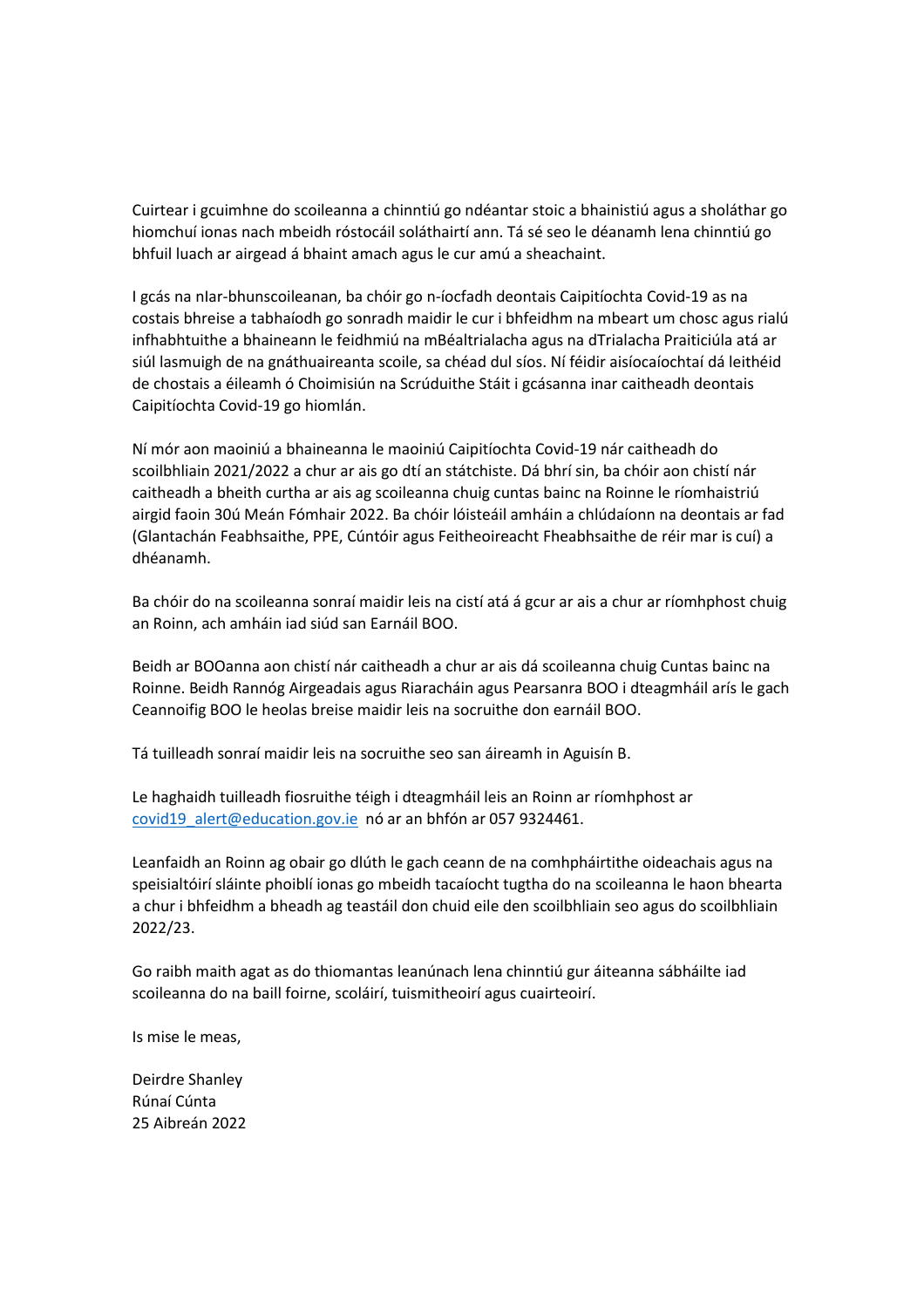## **Aguisín A -Samplaí léiritheacha de luach na ndeontas seo atá iníoctha do scoileanna de mhéideanna éagsúla**

| <b>Bunscoileanna</b>                                                                     |            |            |  |
|------------------------------------------------------------------------------------------|------------|------------|--|
| Luach Dheontais Caipitíochta Covid-19 - Ráta Príomhshrutha - Téarma 3 Scoilbhliain 21/22 |            |            |  |
| <b>Rollú Daltaí</b>                                                                      | Glantachán | <b>PPE</b> |  |
| Suas le 60                                                                               | €1,260     | €900       |  |
| 100                                                                                      | €2,100     | €1,500     |  |
| 200                                                                                      | €4,200     | €3,000     |  |
| 400                                                                                      | €8,400     | €6,000     |  |
| 600                                                                                      | €12,600    | €9,000     |  |

| <b>Bunscoileanna Speisialta</b>                                                        |            |            |  |
|----------------------------------------------------------------------------------------|------------|------------|--|
| Luach Dheontais Caipitíochta Covid-19 - Ráta Feabhsaithe - Téarma 3 Scoilbhliain 21/22 |            |            |  |
| Líon na Múinteoirí                                                                     | Glantachán | <b>PPE</b> |  |
| 1                                                                                      | €1,540     | €3,600     |  |
| $\overline{2}$                                                                         | €1,592     | €3,720     |  |
| 3                                                                                      | €2,464     | €5,760     |  |
| 4                                                                                      | €3,337     | €7,800     |  |
| 5                                                                                      | €4,210     | €9,840     |  |
| 6                                                                                      | €5,057     | €11,820    |  |
| 7                                                                                      | €5,853     | €13,680    |  |
| 8                                                                                      | €6,623     | €15,480    |  |
| 9                                                                                      | €6,982     | €16,320    |  |
| 10                                                                                     | €7,829     | €18,300    |  |
| 11                                                                                     | €8,676     | €20,280    |  |
| 12                                                                                     | €9,524     | €22,260    |  |
| 13                                                                                     | €10,371    | €24,240    |  |
| 14                                                                                     | €11,218    | €26,220    |  |
| 15                                                                                     | €12,065    | €28,200    |  |
| 16                                                                                     | €12,912    | €30,180    |  |

| Iar-Bhunscoileanna                                                                       |            |            |                |
|------------------------------------------------------------------------------------------|------------|------------|----------------|
| Luach Dheontais Caipitíochta Covid-19 - Ráta Príomhshrutha - Téarma 3 Scoilbhliain 21/22 |            |            |                |
| Rollú Daltaí                                                                             | Glantachán | <b>PPE</b> | Feitheoireacht |
| Suas le 200                                                                              | €2,200     | €4,800     | €7,000         |
| 400                                                                                      | €4,400     | €9,600     | €14,000        |
| 600                                                                                      | €6,600     | €14,400    | €21,000        |
| 800                                                                                      | €8,800     | €19,200    | €28,000        |
| 1,600                                                                                    | €17,600    | €38,400    | €56,000        |